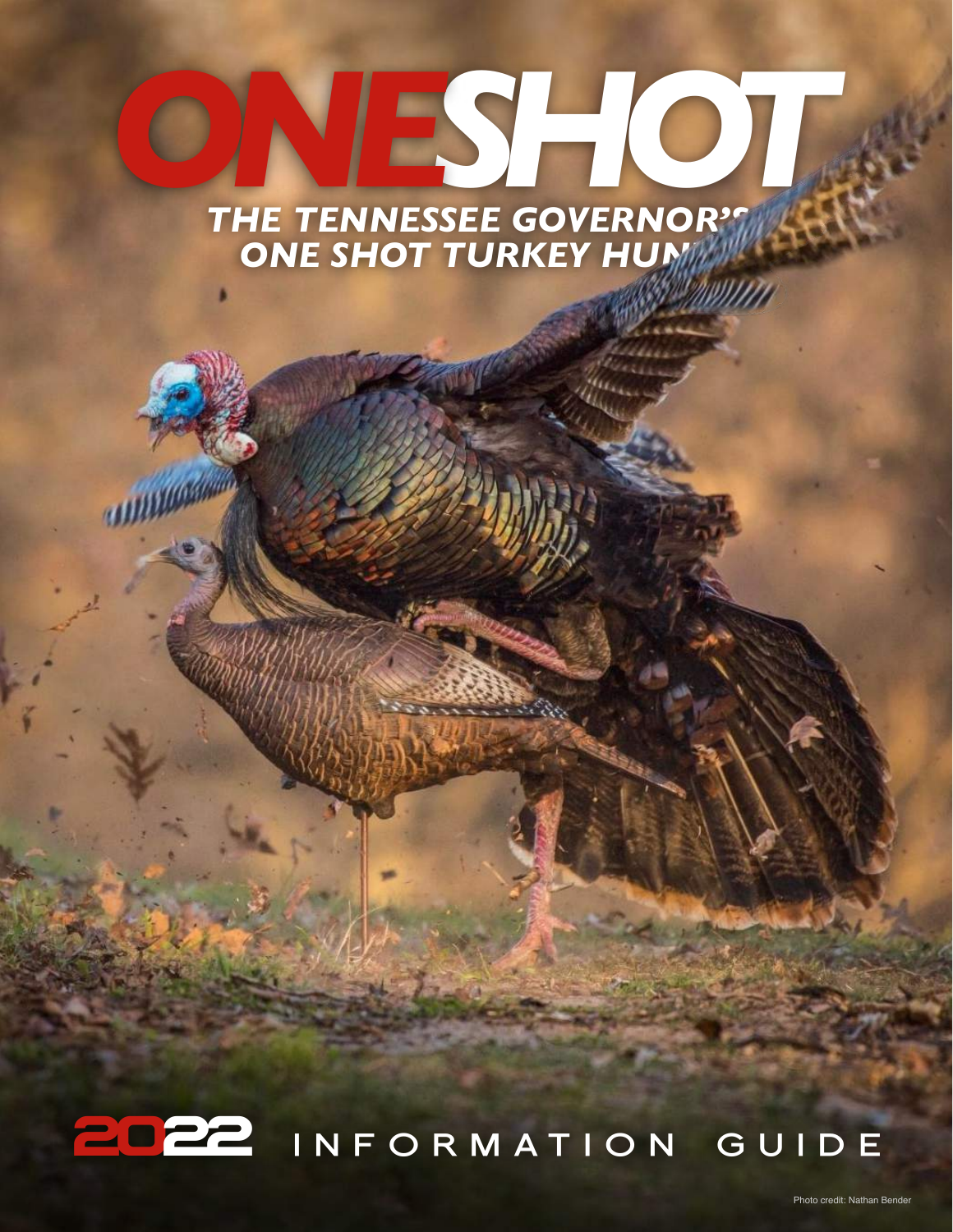

#### WELCOME

There is no better kick-off to Tennessee turkey season than taking part in the Tennessee Governor's One Shot. If you are a veteran One Shot participant, you know what to expect with this event, and most of this guide will only serve as a review. For those of you who are new to our ranks, welcome! We have a lot in store for you. We've created this handy guide to provide you with all the information you need, so that you won't miss a moment of the action.

#### HUNTER INFORMATION

The adventure begins on Friday, April 1, 2022, when hunters come by Liberty Hall in The Factory at Franklin to meet their guide and pick up their complimentary gift bag full of valuable hunting merchandise and exclusive One Shot items. That evening hunters and guides may choose to roost a wary gobbler or spend a little time swapping stories and getting to know one another. Just don't stay out too late because you'll want to be at your best for fly down the next morning. Long before the sun comes up on Saturday, hunters will meet their guides at pre-determined locations to begin their hunt.

One Shot is more than just a turkey hunt. We've added a little friendly competition to help spice things up! All harvested birds will be scored based on beard length, spur length, and weight. In this competition, the hunters and guides participate as a team. Once the hunter has harvested a bird, the guide can then try to harvest a bird for themselves. Prizes will be awarded to individual and team winners (1st and 2nd place). All harvested birds must be brought to the designated bird check-in station outside Liberty Hall (The Factory at Franklin) for official scoring. All birds must be scored before 4:00 PM on Saturday to qualify for the competition.

The hunt may be over at this point, but the fun is just beginning. After Saturday's hunt, participants are invited to join us and five hundred of our closest hunting buddies for the One Shot Banquet. You and a guest can enjoy a great dinner, open bar, awards presentation, prizes, as well as a live auction. The live auction items include world-class hunting packages and unique one-of-a-kind items.

- \$1,000 registration fee per hunter [CLICK HERE](https://form.jotform.com/210664433936155) to register
- There is NO CHARGE to Heritage Club members
- All hunters must have the required TN hunting license
- Please see itinerary for more event details

#### GUIDE INFORMATION

The success of the One Shot hunt relies on volunteer guides. To participate as a guide, you must be an experienced turkey hunter and caller with knowledge of the land and tactics to provide a safe and exciting experience for your hunter. We will do our best to pair you with a hunter that compliments your enthusiasm and hunting style. As a quide, your main objective is to provide an opportunity for your hunter to take a bird, but guides are encouraged to attempt to harvest a bird after their hunter is successful. Prizes will be awarded to hunter/guide teams with the highest cumulative score (see hunt rules). We recognize the effort and sacrifice required of One Shot guides. We will also present the Top Gun guide with a \$1,000 cash prize during the banquet to encourage hard work and competition.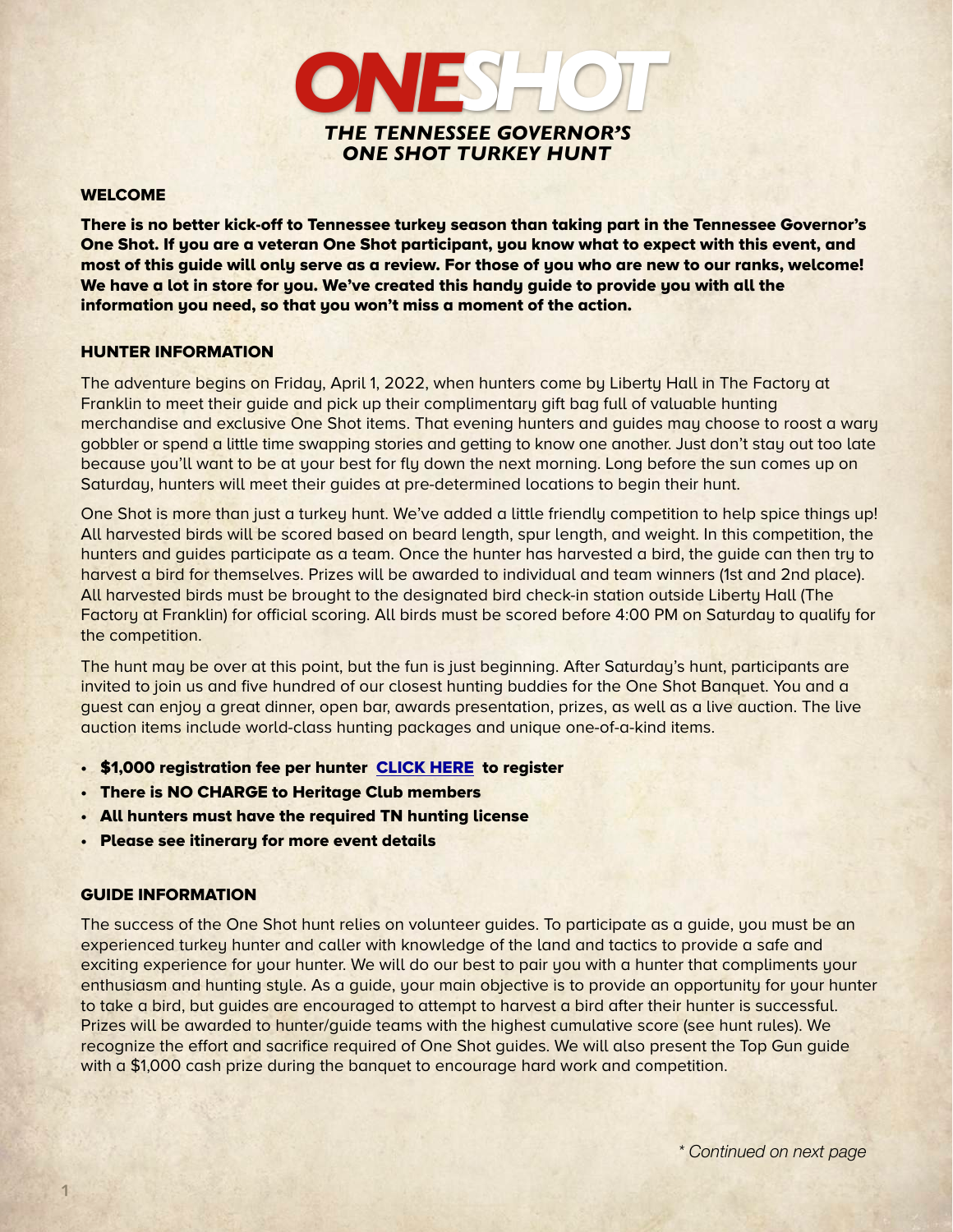

We realize not all hunts end with a harvested turkey, as weather and moody birds can best even the most experienced hunters and guides. We ask our guides to put forth their best effort in making the hunt a safe and enjoyable experience. All guides are expected to conduct themselves professionally as volunteer representatives of the Tennessee Wildlife Resources Foundation.

TWRF will host a complimentary Guides Dinner a few weeks before the event. You will receive an invitation via e-mail, and all guides are encouraged to attend. The dinner provides guides with an opportunity to coordinate with TWRF staff regarding hunter information to help plan for a successful hunt. Guides will be matched with hunters and receive their contact information as soon as possible. Like the hunters, guides must check-in at Liberty Hall in The Factory at Franklin, TN, on Friday, April 1, to receive their event credentials and complimentary gift bag. All guides and one guest are also invited to attend the One Shot Banquet on Saturday night.

# **LANDOWNERS**

The Governor's One Shot Turkey Hunt would not be possible without private land partners. For this oneday event, landowners willing to allow a guide and hunter EXCLUSIVE access to their property are encouraged to participate. One Shot guides and hunters appreciate the opportunity to hunt on private farms, and respect for landowners and the property will be shown at all times. TWRF carries special event liability insurance and indemnifies all participating landowners from any liability arising from the one-day hunt.

For information on offering land to guides and hunters for the One Shot Turkey Hunt, please contact TWRF Development Director, Johnny Allred: (931) 797-4740 or by email: [jallred@twrf.net](mailto:no_reply@apple.com)

# PREMIUM TABLES

A limited number of premium tables are available at the One Shot Banquet. Anyone can reserve a Premium Table for the event, but tables are sold first-come, first-served. Premium tables will seat up to 8 guests and are positioned closest to the stage in the center of the action. The buyer of each table will receive a table gun as a gift. Our 2022 Gun of the Year will be the **Weatherby Mark V Hunter in .280 Ackley Improved.** The Hunter's polymer stock features a flat-bottomed forend, ambidextrous palm swells, aluminum pillar construction and is finished in an Urban & Black Speckle. Threaded 1/2×28 for use with a suppressor or brake, the Mark V Hunter's barreled action is sealed under a shell of Cobalt Cerakote, shielding it from the elements. A deeply-fluted bolt with a removable knob not only trims a little weight and helps clear dust and debris, but it also reduces the bearing surface within the action resulting in smoother operation.



**As a special edition, these Weatherby Mark V Hunter's will have the state of Tennessee and the Tri-Star emblem engraved in the floor plates. These are designed exclusively for this years Gun of the Year.** 

Premium Table Reservation: \$3,500. [CLICK HERE](https://form.jotform.com/210664433936155)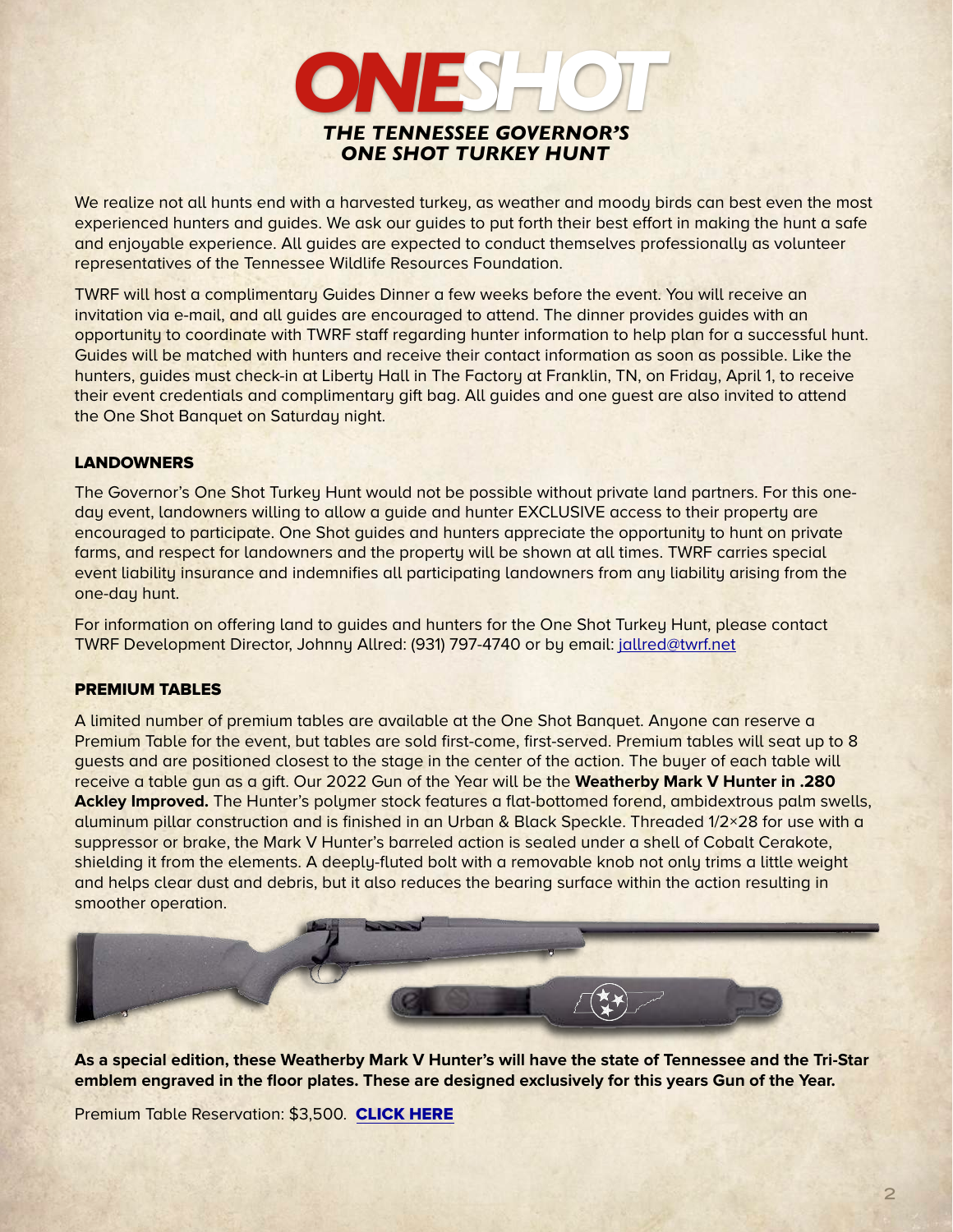

# ONE SHOT CALCUTTA

The only thing better than winning the Top Gun trophy at the One Shot is winning the Top Gun trophy and a brand new Tracker ATV. Don't let someone with a smaller bird drive away on your ATV, participate in the Calcutta by buying your team!

How it works: At the time of registration, each hunter will have the opportunity to purchase their team for \$300. If you choose not to purchase your team, someone else can. This is a fundraiser, and our goal is to have all teams purchased.

The Top Gun (biggest bird) is also the Calcutta bird. If the Top Gun team is not purchased, then the Calcutta prize will be awarded to the OWNER of the purchased team with the next highest scoring bird. The guide that calls in the Top Gun bird will receive a \$1,000 cash prize to be awarded during the banquet.

The OWNER of the Top Gun team will be awarded the new **TRACKER® 600EPS LE in TrueTimber® STRATA Camo**, a \$9,874 value, generously donated from our friends at Bass Pro Shops.

The 600EPS LE with an all-new 600cc engine delivers class-leading front and rear suspension. The improved ground clearance is 11.5," and fuel capacity is 5.7 gallons, keeping you in the field longer. Improved design features the addition of a driver-accessible storage compartment, larger footwells, and re-engineered exhaust routing of a 45HP engine. Electronic 4x4 shifting, larger shocks, and higher air intake mounting are the icing on the cake. The 600EPS LE comes with a front ranch bumper and a 3,500 lb. winch.

Registration and team payment must be received prior to the event to qualify for the One-Shot Calcutta. Just remember, you can't win if you don't play.

# Buy Your Team: \$300. [CLICK HERE](https://form.jotform.com/210664433936155)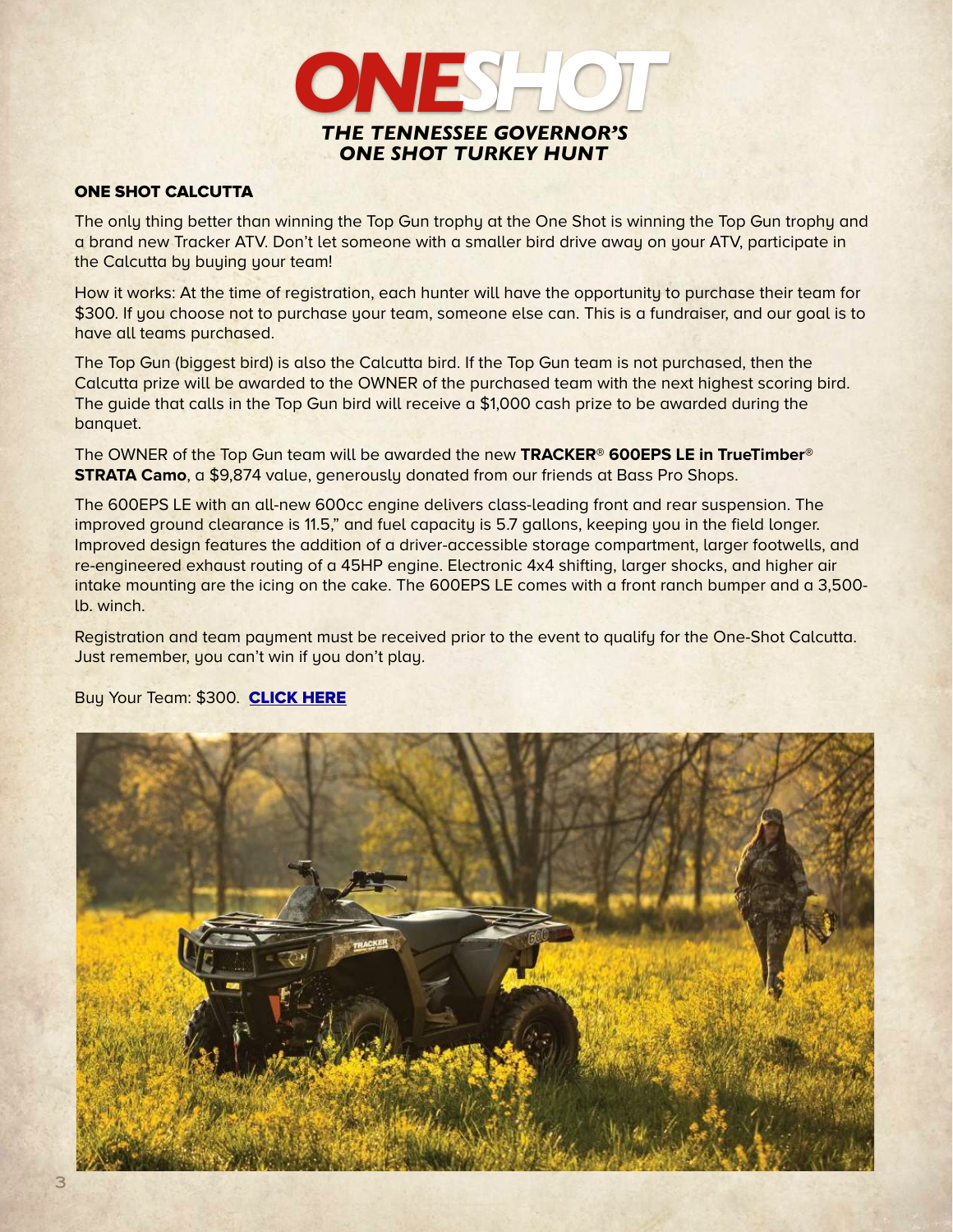

# SPONSOR AN HONORED AMERICAN VETERAN TO HUNT

TWRF pays tribute to those who have sacrificed for our freedom by inviting a special envoy of honored American veterans to participate in the Governor's One Shot each year.

Participation of these wounded soldiers relies on individual donors who are willing to sponsor them to hunt in the event. Your generosity provides these heroes an opportunity to enjoy the fellowship and camaraderie that comes with participating in One Shot. Each Honored American Veteran is entered in the One Shot Calcutta.

It is a humble way of saying "thank you" for protecting our freedoms and our lands. Sponsorship entitles you and a guest to attend the TN Governor's One Shot Banquet.

Honored American Veteran Sponsorship: \$1,000. [CLICK HERE](https://form.jotform.com/210664433936155)

# PARTNERSHIPS AND UNDERWRITING

The Governor's One Shot is a fundraising event for the TWRF. We are always looking for corporate and private partners to assist in underwriting expenses. However, our continued success relies on support from responsible partners that share our core values for conservation. By becoming a partner, you can help sustain conservation efforts and R3 initiatives critical to preserving the North American Conservation Funding Model. TWRF's programs are designed from the bottom up to remove barriers that could prevent individuals from hunting and fishing. Your tax-deductible contribution will be used to purchase gear, equipment, clothing, and supplies necessary to recruit, reactivate, and retain Tennessee hunters and anglers to ensure our legacy. To pledge your support as a conservation partner, please contact TWRF Development Director, Johnny Allred: (931) 797-4740 or by email: [jallred@twrf.net](mailto:jallred@twrf.net)

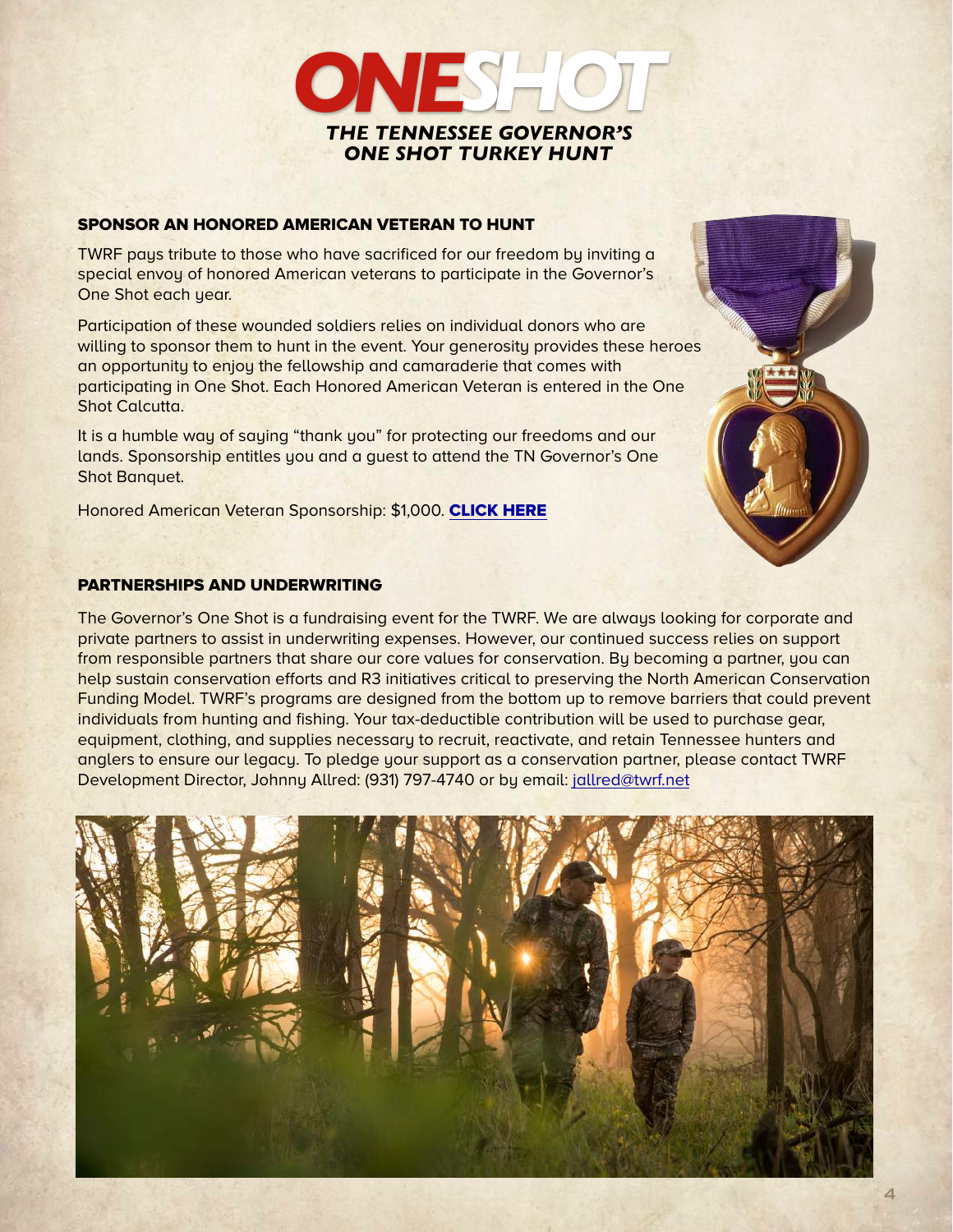

# TOP GUN SCORING RULES

All birds must be legally harvested wild turkeys taken in the spirit of fair chase and in accordance with applicable wildlife laws for the state of Tennessee.

You may use more than one shot to harvest your bird with no deduction to your score. The scoring method will be the formula of The National Wild Turkey Federation (NWTF). A TWRA official will score each bird at the designated scoring site for the One Shot event. Once the official scores a bird, that score is final.

This is a one-day hunt only. To be eligible, all birds must be at the designated scoring site by 4:00 PM on Saturday, April 1, 2022.

There are three variables in scoring a wild turkey. Weight, beard length, and spur length. Do not field dress your bird. The weight is part of your score.

#### Step 1:

Birds will be weighed on TWRF certified scale (decimal format to hundredths). This is the number of points you will receive for your turkey's weight score.

#### Step 2:

Scorer measures each spur. Spurs must be measured in decimal inches along the outside center, from the point at which the spur protrudes from the scaled leg to the tip of the spur. Combined spur measurements are then multiplied by ten. This is the number of points you will receive for your turkey's spurs score.

#### Step 3:

Scorer measures the beard length in decimal inches (a beard must be measured from the center point of the protrusion of the skin to the tip).

Next, multiply the measured beard length by two; this is the number of points you receive for the beard length. For atypical birds (multiple beards), scorers will measure each beard. Cumulative beard length is then multiplied by two. This is the number of points you will receive for your turkey's beard score.

#### Step 4:

Scorers will add weight score, spurs score, and beard(s) score. This is the total score you will receive for your turkey.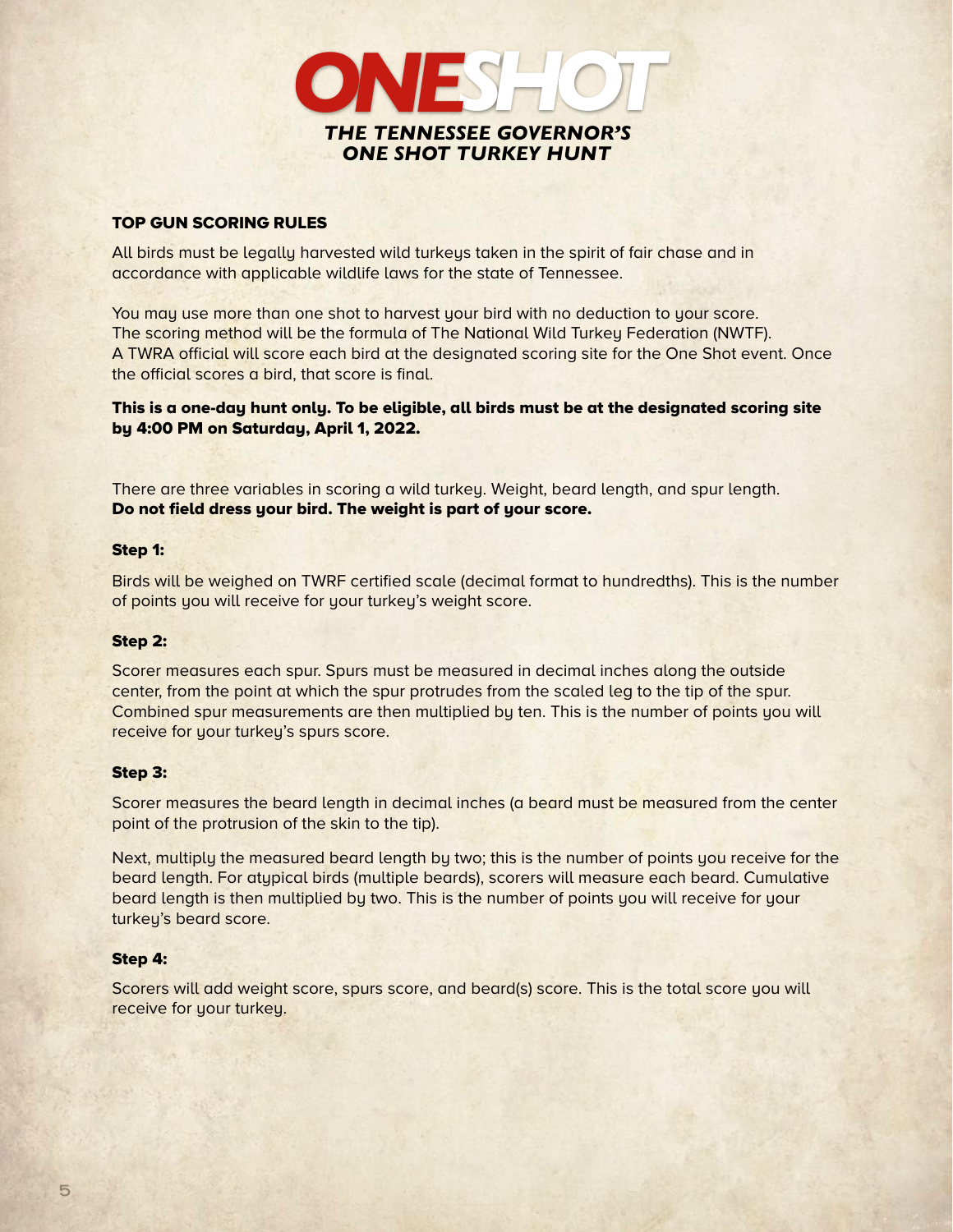

# **ITINERARY**

# FRIDAY, APRIL 1

9:00 AM - 5:00 PM Hunter/Guide Registration Register and Receive Premium Gift Bags at The Factory at Franklin

> The Factory at Franklin 230 Franklin Rd. Franklin, TN 37064

#### SATURDAY, APRIL 2

| 6:02 AM           | Hunt Begins (30 minutes before sunrise)                                                                                                                     |
|-------------------|-------------------------------------------------------------------------------------------------------------------------------------------------------------|
| 7:00 AM - 4:00 PM | Turkey Check-In (all check-ins and the evening event is at The Factory at Franklin<br>(All birds must be at the designated scoring site by 4:00 to qualify) |
| <b>5:00 PM</b>    | Doors Open for Social Hour                                                                                                                                  |
| 6:30 PM           | Welcome Attendees, Governor Bill Lee's address, Invocation                                                                                                  |
| <b>6:40 PM</b>    | <b>Banquet Dinner</b>                                                                                                                                       |
| <b>7:40 PM</b>    | Awards Ceremony - Recognition of Sponsors, Landowners, and Volunteers                                                                                       |
| 8:00 PM           | <b>Online Auction Ends - Live Auction Begins</b>                                                                                                            |
| $9:00$ PM         | Event Concludes                                                                                                                                             |

*\* All times approximate*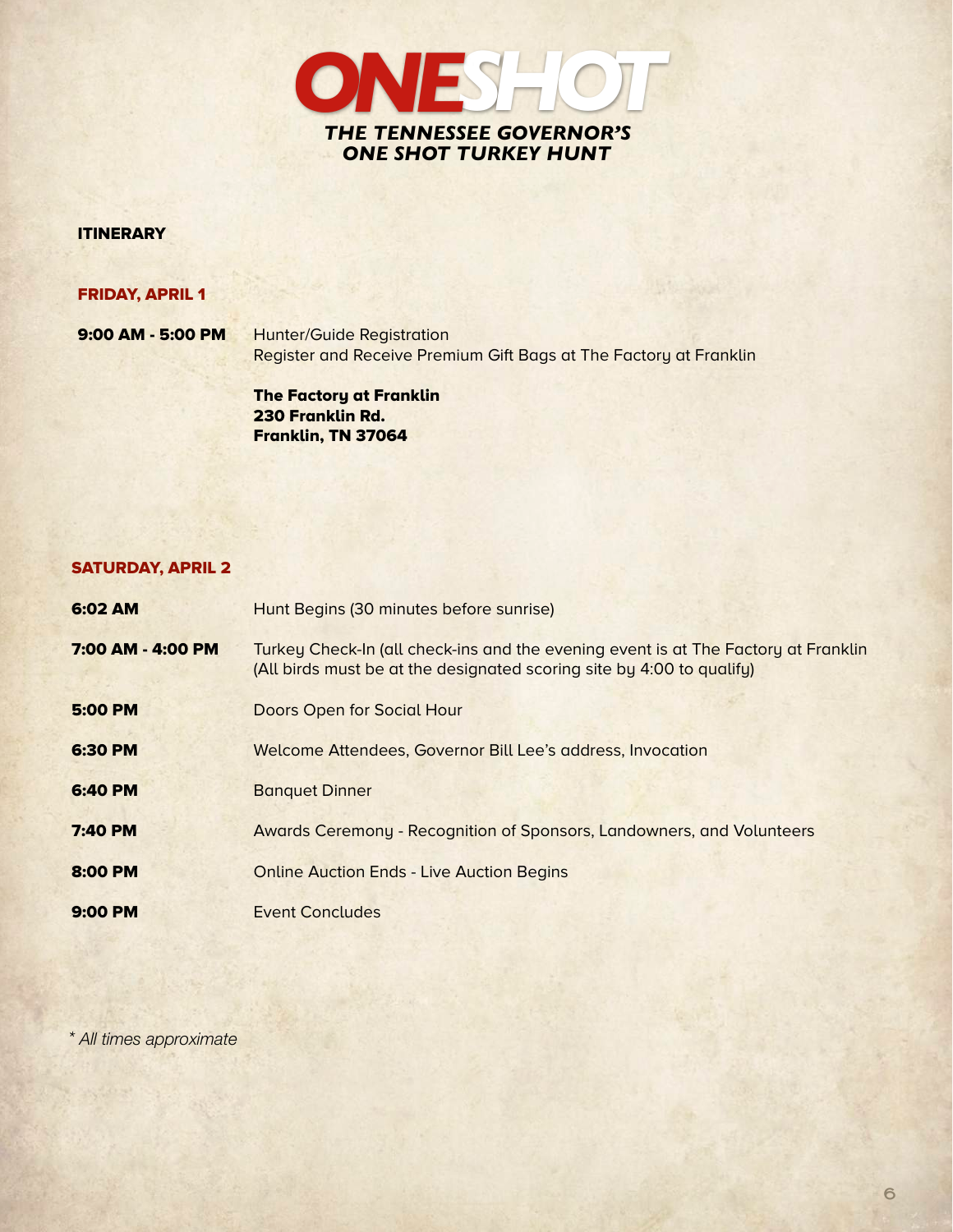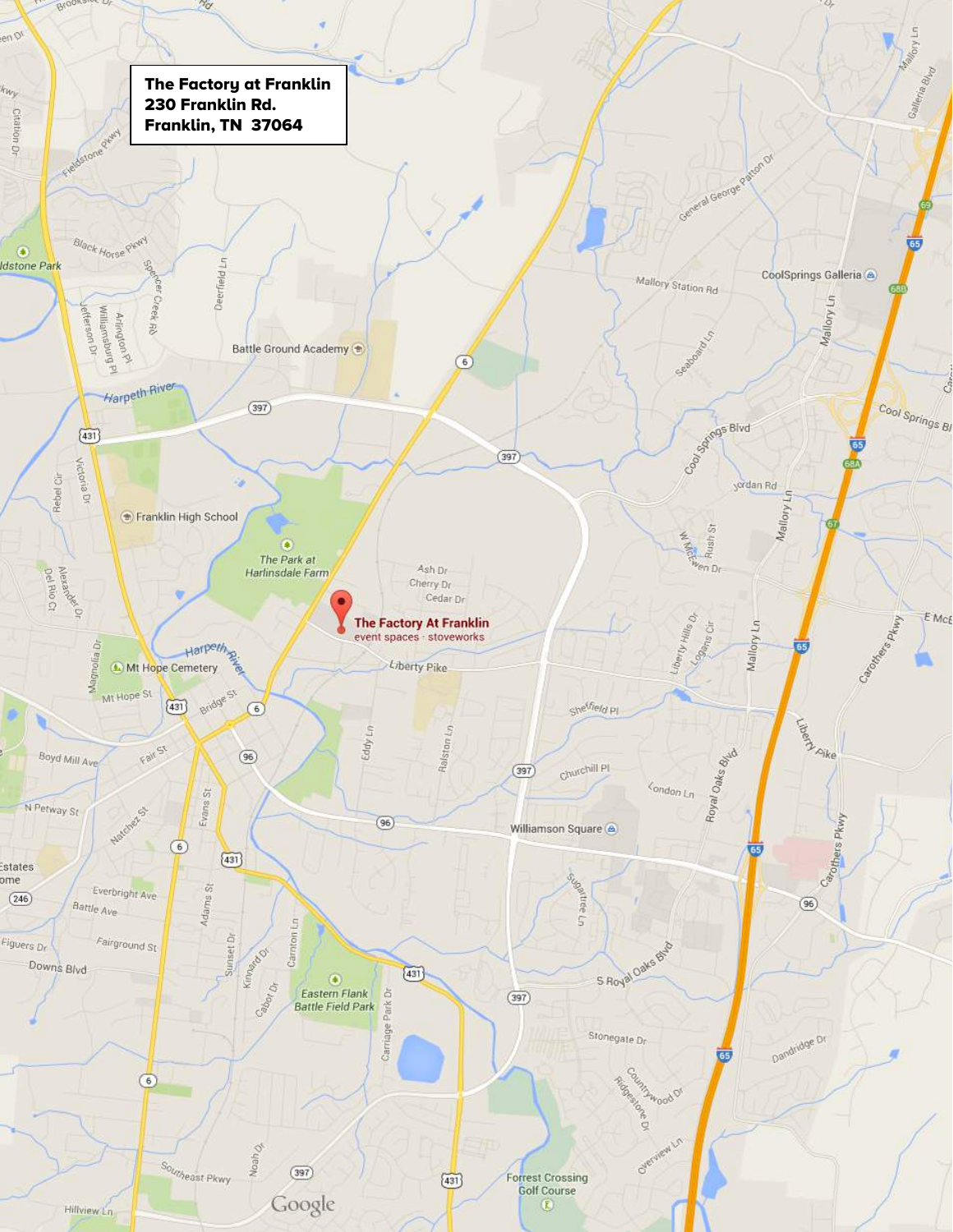

#### TRAVEL & HOTEL INFORMATION

Middle Tennessee is in the Central Time Zone. Nashville International Airport is the closest major airport. If you need a place to stay for the event, we recommend these hotels near to The Factory at Franklin.

Drury Plaza Hotel Franklin 1874 West McEwen Drive Franklin, TN 37067 800 378-7946 (toll free reservation line) 615 771-6778 [Book a room](https://www.druryhotels.com/locations/nashville-tn/drury-plaza-hotel-nashville-franklin) 

Embassy Suites Cool Springs 820 Crescent Centre Drive Franklin, TN 37067 615 515-5151 [Book a room](http://embassysuites3.hilton.com/en/hotels/tennessee/embassy-suites-nashville-south-cool-springs-BNAFLES/index.html) 

Franklin Marriott Cool Springs 700 Cool Springs Blvd. Franklin, TN 37067 615 261-6100 [Book a room](http://www.marriott.com/hotels/travel/bnacs-franklin-marriott-cool-springs/)

Hilton Garden Inn 9150 Carothers Parkway Franklin, TN 37067 615 656-2700 [Book a room](http://hiltongardeninn3.hilton.com/en/hotels/tennessee/hilton-garden-inn-nashville-franklin-cool-springs-BNACSGI/index.html) 

La Quinta Inn 4207 Franklin Commons Ct. Franklin, TN 37067 615 791-7700 [Book a room](https://www.wyndhamhotels.com/baymont/franklin-tennessee/baymont-franklin-cool-springs/overview?brand_id=LQ&checkInDate=2/21/2022&checkOutDate=2/22/2022&useWRPoints=false&children=0&adults=1&rooms=1&loc=ChIJNUn54OB4Y4gRoY36gKnbrfc&sessionId=1645484784&referringBrand=LQ) 

Tru by Hilton Franklin Cool Springs Nashville 1001 Knoll Top Lane Franklin, TN 37067 615 814-6400 [Book a room](https://www.hilton.com/en/hotels/bnatnru-tru-franklin-cool-springs-nashville/) 

Country Inn & Suites 7120 S Springs Dr Franklin, TN 37067 800 830-5222 (toll-free reservation line) 615 778-0321 [Book a room](http://www.countryinns.com/franklin-hotel-tn-37067/tncool)

Best Western 1308 Murfreesboro Road Franklin, TN 37064 615 790-0570 [Book a room](https://www.guestreservations.com/best-western-franklin-inn/booking?gclid=EAIaIQobChMIptz3g-C-4AIVkonICh3_wAr8EAAYASAAEgLeqfD_BwE)

Aloft Nashville - Cool Springs 7109 South Springs Drive Franklin, TN 37067 866 716-8143 (toll free reservation line) 615 435-8700 [Book a room](http://www.aloftnashvillecoolsprings.com)

The Harpeth Hotel Franklin 130 2nd Ave. N Franklin, TN 37064 615 206-7510 [Book a room](https://harpethhotel.com)

Candlewood Suites Nashville - Franklin 1305 Murfreesboro Rd Franklin, TN 37064 615 265-0550 [Book a room](https://www.ihg.com/candlewood/hotels/us/en/franklin/frltn/hoteldetail?cm_mmc=GoogleMaps-_-CW-_-US-_-FRLTN)

Hilton Franklin Cool Springs 601 Corporate Centre Drive Franklin, TN 37067 615 771-1995 [Book a room](https://www.hilton.com/en/book/reservation/rooms/?ctyhocn=BNAFRHH&arrivalDate=2022-02-23&departureDate=2022-02-24&room1NumAdults=2&inputModule=HOTEL_SEARCH&viewPackagesAndPromotionsRate=true&WT.mc_id=zLADA0US1HH2OLX3GGL4ADVMETA5LF6_BNAFRHH7_129231037_&adType=PD&gclid=EAIaIQobChMIm9TF3PiR9gIVUvOACh3K3wv-EAoYASAAEgJKDvD_BwE&dsclid=43337506812887040&dclid=CPrEg-X4kfYCFQfUlAkdew0MMQ&hmGUID=a3123752-5e88-40f0-1e83-3f4531ace167)